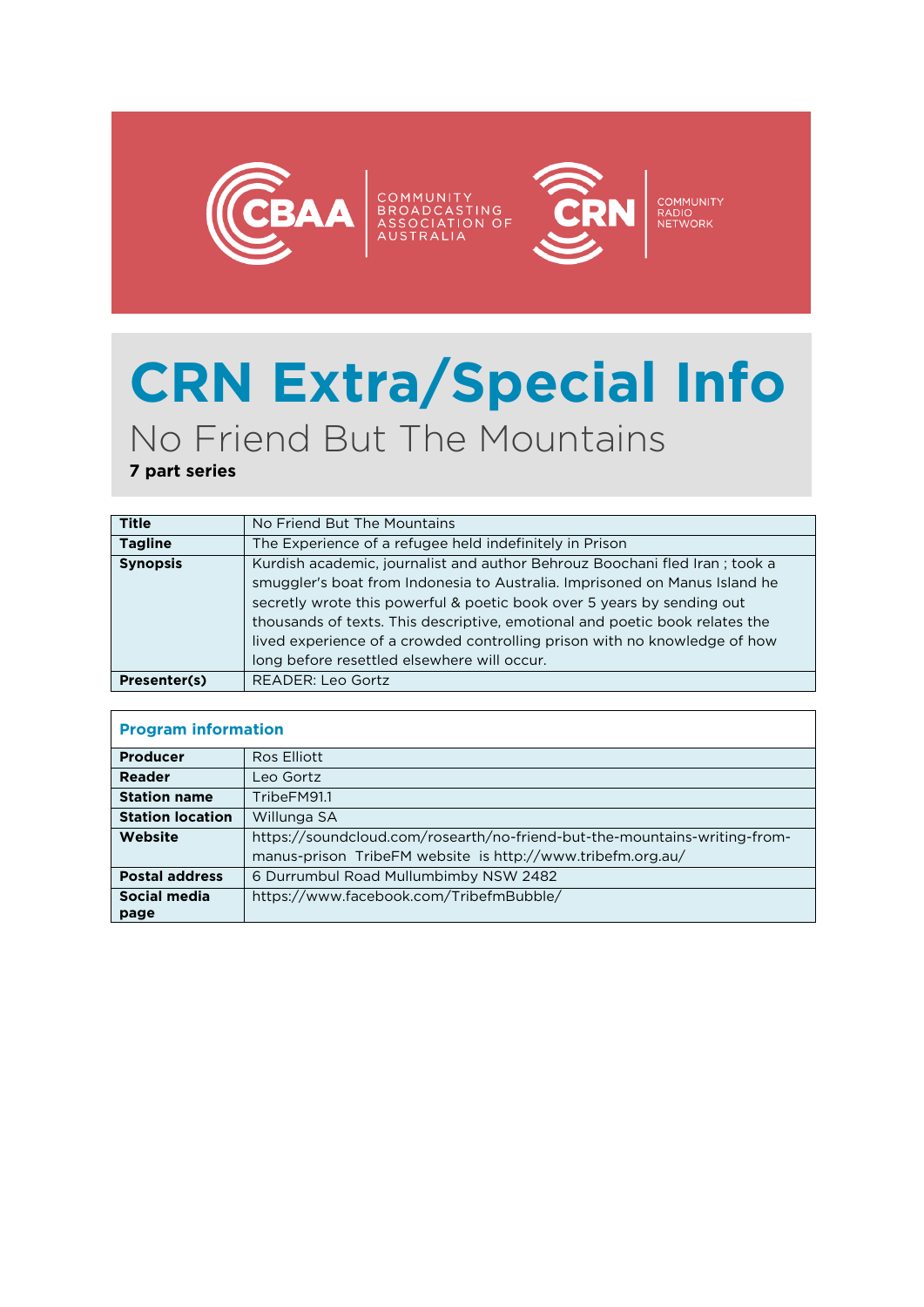| <b>Episode information</b> |                                                                          |
|----------------------------|--------------------------------------------------------------------------|
| Part 1                     |                                                                          |
| <b>Title</b>               | Introduction to the exerpts of No Friend But the Mountains               |
| <b>Synopsis</b>            | Details of Behrouz Bouchanin, method of book writing, acknowledgement of |
|                            | the translator, the reader and the producer                              |
| <b>Duration</b>            | $1.15 \text{ mins}$                                                      |
| <b>Producers</b>           | Ros Elliott                                                              |
|                            | Copright free Production Music provided by Jason Shaw                    |
|                            | https://audionautix.com/                                                 |
| Interviewee(s) $/$         |                                                                          |
| <b>Notes</b>               |                                                                          |

| Part 2             |                                                               |
|--------------------|---------------------------------------------------------------|
| <b>Title</b>       | Leaving Indonesia Tragedy Befalls Asylum Seekers              |
| <b>Synopsis</b>    | Leaving Indonesia and the tragedy as the smugglers boat sinks |
| <b>Duration</b>    | 5.41 mins                                                     |
| <b>Producers</b>   | Ros Elliott                                                   |
|                    | Copright free Production Music provided by Jason Shaw         |
|                    | https://audionautix.com/                                      |
| Interviewee(s) $/$ |                                                               |
| <b>Notes</b>       |                                                               |

| Part 3             |                                                         |
|--------------------|---------------------------------------------------------|
| <b>Title</b>       | Once More on the Ocean to Australia in a smugglers boat |
| <b>Synopsis</b>    | On the ocean again, this time found by Australian Navy  |
| <b>Duration</b>    | 3.33 mins                                               |
| <b>Producers</b>   | Ros Elliott                                             |
|                    | Copright free Production Music provided by Jason Shaw   |
|                    | https://audionautix.com/                                |
| Interviewee(s) $/$ |                                                         |
| <b>Notes</b>       |                                                         |

| Part 4                             |                                                                                                                                                |
|------------------------------------|------------------------------------------------------------------------------------------------------------------------------------------------|
| <b>Title</b>                       | Taken Prisoner by Australia and sent to Manus Island                                                                                           |
| <b>Synopsis</b>                    | Arriving 4 days after the Regional Processing Centres instigated the asylum<br>seekrs are treated as criminals and sent to Manus Island Prison |
| <b>Duration</b>                    | $6.34$ mins                                                                                                                                    |
| <b>Producers</b>                   | Ros Elliott<br>Copright free Production Music provided by Jason Shaw<br>https://audionautix.com/                                               |
| Interviewee(s) $/$<br><b>Notes</b> |                                                                                                                                                |

| Part 5             |                                                                           |
|--------------------|---------------------------------------------------------------------------|
| <b>Title</b>       | Life in Manus Prison                                                      |
| <b>Synopsis</b>    | A description of the Manus Island prison; how asylum seekers are treated. |
| <b>Duration</b>    | $6.28$ mins                                                               |
| <b>Producers</b>   | Ros Elliott                                                               |
|                    | Copright free Production Music provided by Jason Shaw                     |
|                    | https://audionautix.com/                                                  |
| Interviewee(s) $/$ |                                                                           |
| <b>Notes</b>       |                                                                           |
|                    |                                                                           |

*Part 6*